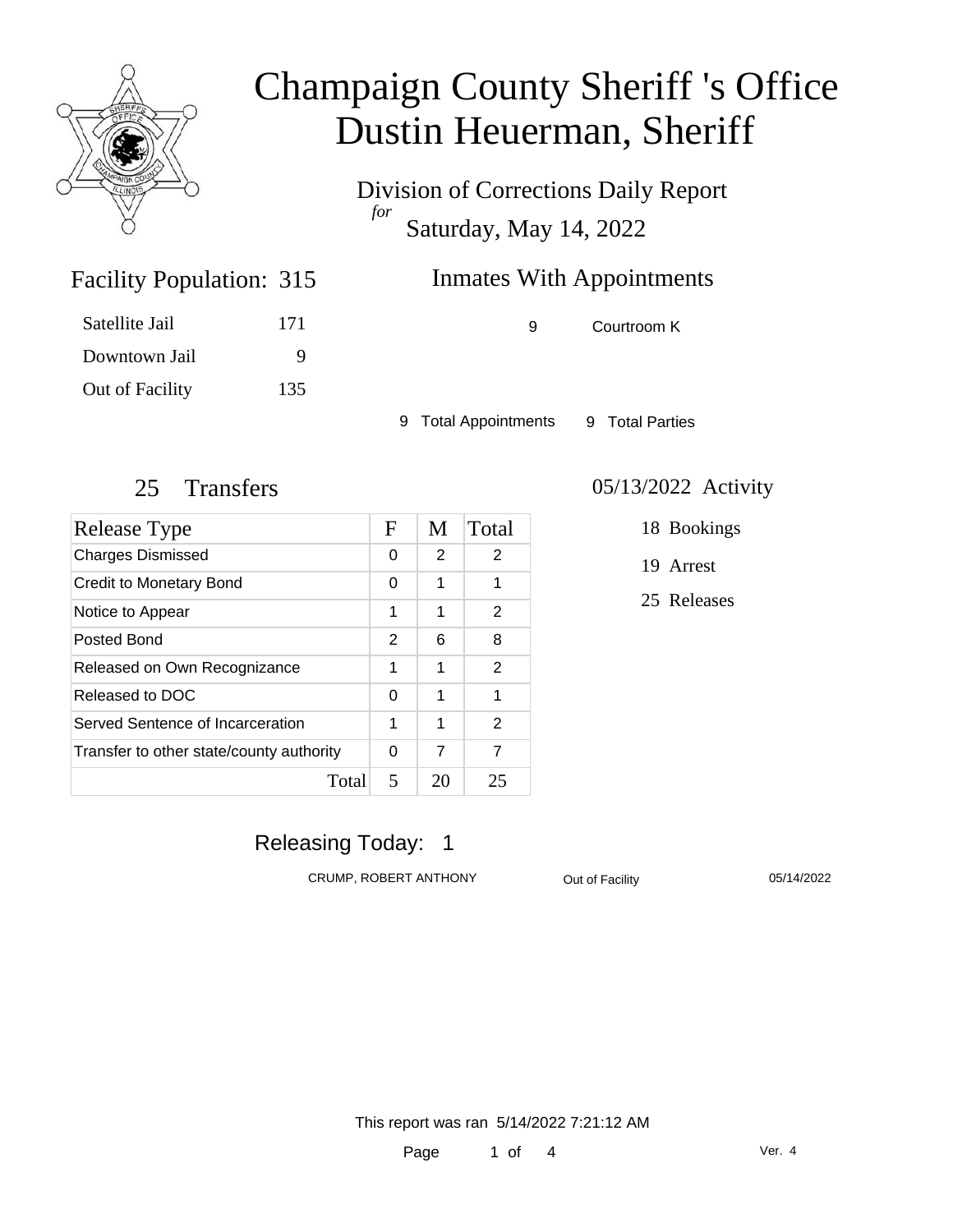

Division of Corrections Daily Report *for* Saturday, May 14, 2022

#### Custody Status Count

- Civil Sentenced CCCC 1
- Electronic Home Dentention 19
	- Felony Arraignment 8
		- Felony Other 1
	- Felony Pre-Sentence 7
		- Felony Pre-Trial 241
	- Felony Pre-Trial DUI 5
	- Felony Sentenced CCSO 6
	- Felony Sentenced IDOC 6
		- Hold Other 3
	- Misdemeanor Arraignment 4
		- Misdemeanor Pre-Trial 7
			- Petition to Revoke 2
			- Remanded to DHS 5
				- Total 315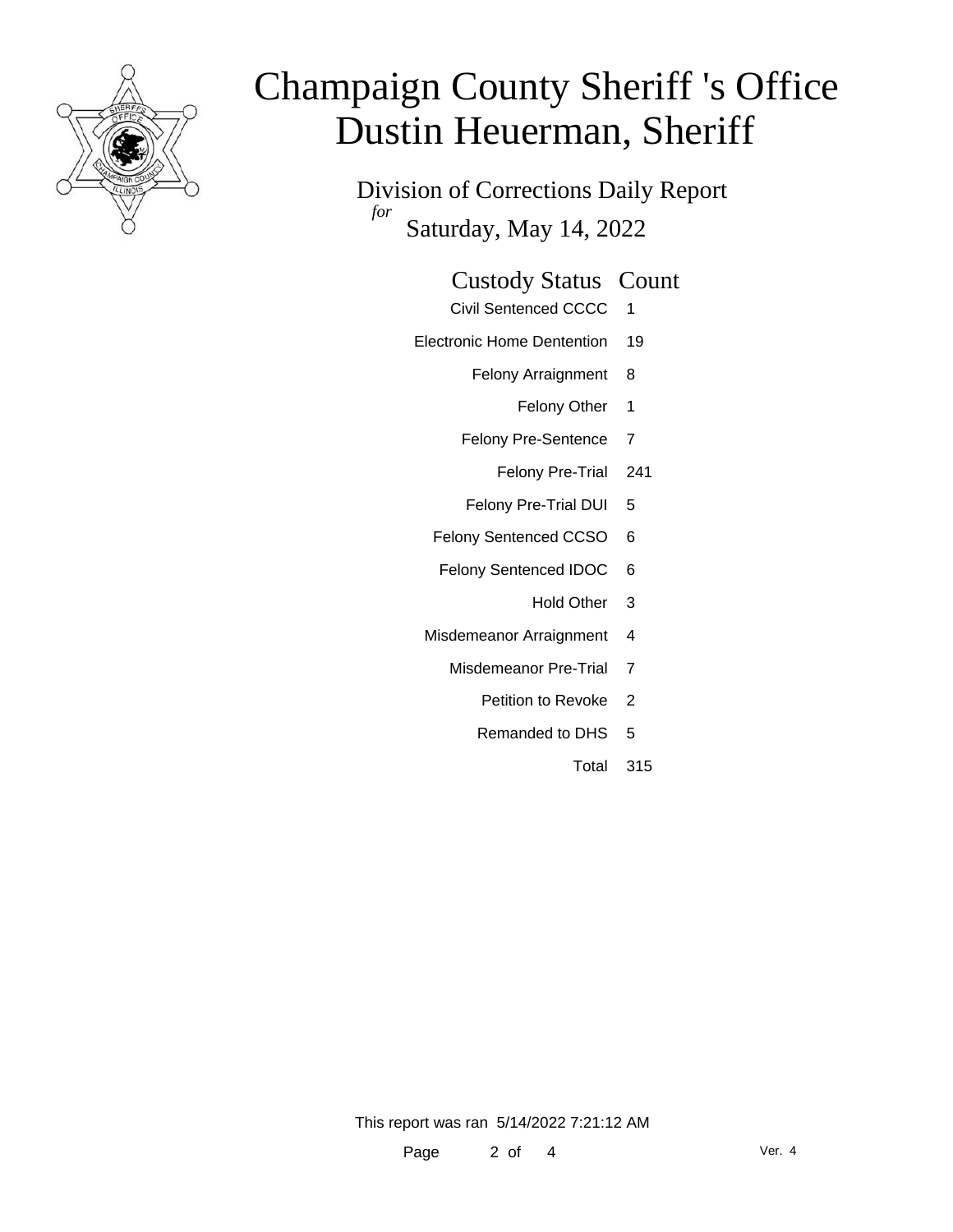

Division of Corrections Daily Report *for* Saturday, May 14, 2022

## Inmates With Appointments

| Jailing Party Name           | Location    | Number of Records / Node |
|------------------------------|-------------|--------------------------|
| DALITTO, DIMAS REYES         | Courtroom K | 1 / Satellite Jail       |
| HILL, MARJORIE DAWN          | Courtroom K | 1 / Satellite Jail       |
| <b>JIN, XIANG</b>            | Courtroom K | 1 / Satellite Jail       |
| JONES-PREMO, CHABRAIL COLE   | Courtroom K | 1 / Satellite Jail       |
| KEMP, ALEXIS DEANDRA         | Courtroom K | 1 / Satellite Jail       |
| O'BRIEN, HYDE TAIDGHIN       | Courtroom K | 1 / Satellite Jail       |
| ORINGTON, MAJAYLA RENEE JOAN | Courtroom K | 1 / Satellite Jail       |
| SERRANO, CRISTIAN            | Courtroom K | 1 / Satellite Jail       |
| WOODS, CHARMAINE CHANEL      | Courtroom K | 1 / Satellite Jail       |

### **Transfers**

| ARMSTRONG, KOBE ALLAN           | Posted Bond                                                                        | Satellite Jail  |
|---------------------------------|------------------------------------------------------------------------------------|-----------------|
| <b>BAILEY, DANIEL SCOTT</b>     | Transfer to other state/county authority Out of Facility                           |                 |
| <b>BARTLEY, BRAYDEN KENNETH</b> | <b>Charges Dismissed</b>                                                           | Satellite Jail  |
| BECKETT, JUSTIN EUGENE          | Released to DOC                                                                    | Satellite Jail  |
| <b>BOOKER, STEPHON MONTELL</b>  | Transfer to other state/county authority Out of Facility                           |                 |
| BRADLEY, MARTINEZ SANTEZ        | Posted Bond                                                                        | Satellite Jail  |
| <b>CROSS, STEED GATHON</b>      | Notice to Appear                                                                   | Satellite Jail  |
| DUCKWORTH, TAVARES DAJUAN       | Posted Bond                                                                        | Satellite Jail  |
| FORD, KIA SHERAE                | Served Sentence of Incarceration                                                   | Out of Facility |
| <b>GOOD, BRITTANY ROBIN</b>     | Charges Dismissed                                                                  | Satellite Jail  |
| HAYDEN, VERONICA MARIA          | Released on Own Recognizance                                                       | Satellite Jail  |
| <b>HOWARD, BRION LIN</b>        | Transfer to other state/county authority Satellite Jail                            |                 |
| LAWS, TERON RAMONTE             | Transfer to other state/county authority Out of Facility                           |                 |
| LEWIS, DEANDRE CORTEZ           | Posted Bond                                                                        | Satellite Jail  |
| <b>FRANKLIN</b>                 | MATTHEWS, CHRISTIAN ANTHONY Transfer to other state/county authority Downtown Jail |                 |